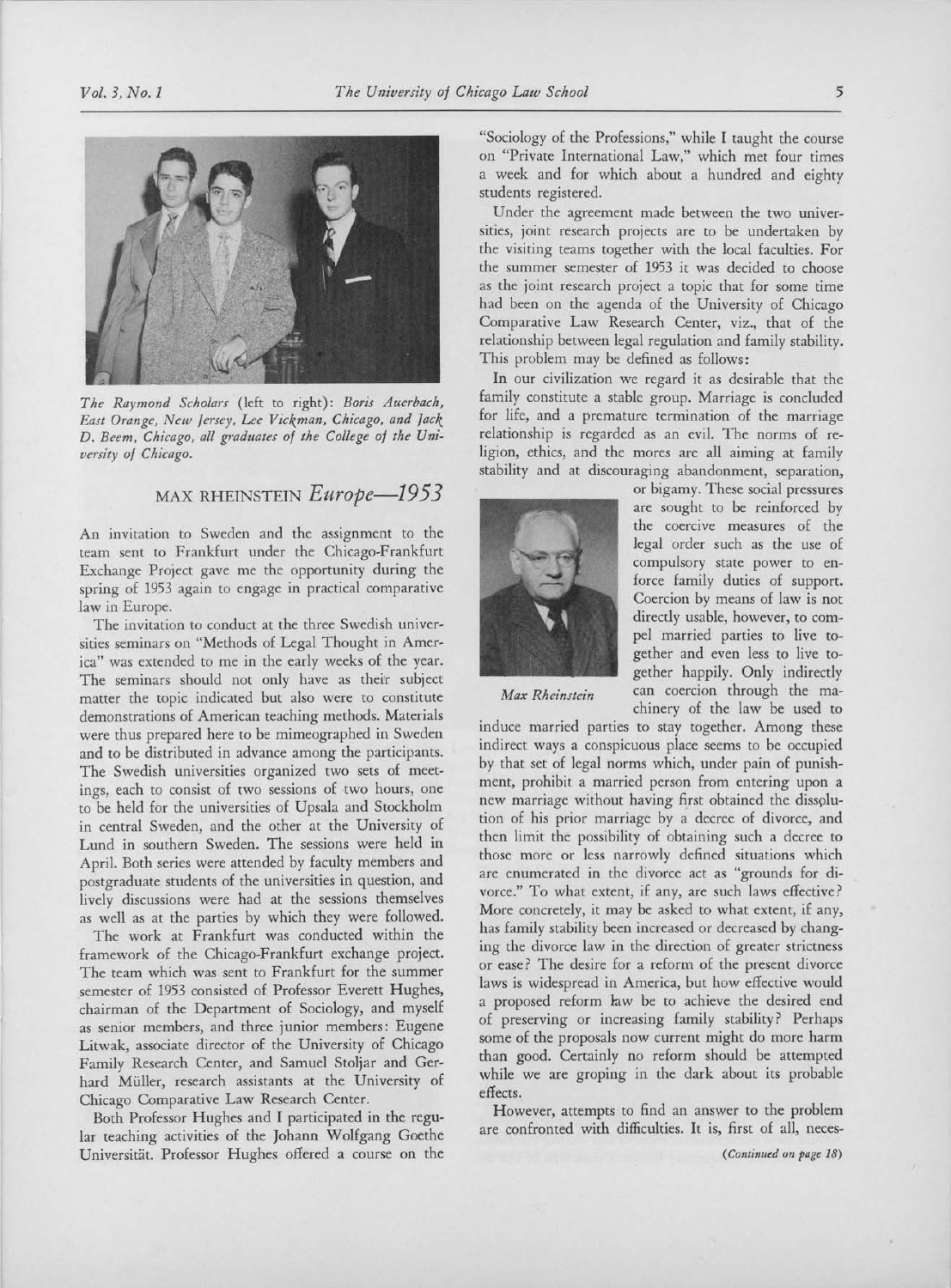## Rheinstein (Continued from page 5)

sary to define the concepts of family stability and family breakdown. It is, second, necessary to obtain statistical data as to the factual incidence of family breakdown. Statistics of divorce rates are of little significance in this respect. Even in <sup>a</sup> country like Italy, where no divorce exists at all and where the divorce rate is consequently zero, some people abandon their spouses, or have mistresses or lovers, or agree upon separation. How can such facts be ascertained? Finally, if we know the facts and their changes in time or differences in place, how can they be correlated with changes or differences in the divorce law? If we should find, for instance, that in legally conservative Italy the incidence of actual family breakdown is greater than in Sweden with its liberal divorce law, can we conclude that the difference in the facts of life is caused by the difference in the laws? Such <sup>a</sup> conclusion would be premature. The difference of the laws may have some influence, but there are other factors, such as religion, social traditions, economic circumstances, etc. Can the factor "law" be separated from all the others and, if so, how?

This is the complex of problems with which we have concerned ourselves for some time in the University of Chicago Comparative Law Research Center. The decision of the Chicago-Frankfurt Committee to place these problems upon the agenda of the exchange program provided <sup>a</sup> welcome opportunity to attack them in the most effective of the methods of comparative law, viz., that of international and interprofessional co-operation.

A preliminary program for the Frankfurt phase of the study was worked out in advance by Professor Hughes; Professor Nelson Foote, director of the University of Chicago Family Study Center; Mr. Litwak; and myself. Pursuant to this program and in co-operation with Professor Max Horkheimer, rector of the University of Frankfurt and director of the Frankfurt Institute of Social Research (Institut für Sozialforschung), and with other members of the faculty of the University of Frankfurt and the Institute of Social Research, it was decided to organize four seminars- as well as to set up <sup>a</sup> special research project.

The core of this set of investigations was constituted by the seminar on "The Family and the State." In it we tried to elaborate an analytical survey of the problems involved and methods for their solution. This seminar was conducted jointly by Professor Hughes, Professor Ernst Wolf of the Law Faculty of the University of Frankfurt, and myself. It was attended with considerable regularity by Professor Pollock, Doctor Osmer, and other members of the Institute of Social Research; Professor Spira and Dr. Meinecke of the English Department of the University; and Professor Helmut Coing of the Law Faculty. Professor Horkheimer was present as often as his heavy duties as rector of the university allowed him. The twenty-five students who participated



Herbert F. Jolowicz, Regius Professor of Civil Law at Oxford University, with Mrs. Jolowicz and students in front of Beecher Hall during their visit to The Law School. Professor Jolowicz spoke on October 16 on "The Construction of Statutes According to the Civil Law." He was introduced by Professor Max Rheinstein.

in the seminar came mostly from social science, but there were also representatives of social work, English studies, philosophy, medicine, and chemistry.

Helped by papers presented by members of the Chicago team and the students, the seminar discussions concerned themselves with basic methodological questions. The results are presently being worked over by Mr. Litwak, whose report will be available shortly.

The second seminar, entitled "Problems of the Law of Marriage and Divorce," was held in the Faculty of Law under the joint direction of Professor Ernst Wolf and myself. It was attended by some thirty students of the Faculty of Law. Three of the sessions were devoted to those problems which have become acute in Germany by the legislature's failure to implement the constitutional command of legal equality of the sexes. In this connection we dealt with the question of what changes, if any, were required by this constitutional provision to be made in the laws concerning marriage and marital property rights, and how these changes could be worked out by the courts in the absence of legislation. Parenthetically it may be observed that these seminar discussions resulted in the conclusion that in German marriage law the sexes are already treated as equal to such an extent that few changes would seem to be necessary.

At the other sessions of the seminar, student members presented papers dealing with the actuality of divorce practice in the courts, attorneys' offices, and marriage counseling agencies. Most of these papers were of high quality and full of valuable information.

The third seminar was conducted by Dr. Osmer of the Institute of Social Research for students of that Institute. In its preparation he was advised by Professor Hughes, Mr. Litwak, and myself. The aim of the seminar was to elaborate <sup>a</sup> questionnaire for <sup>a</sup> popular